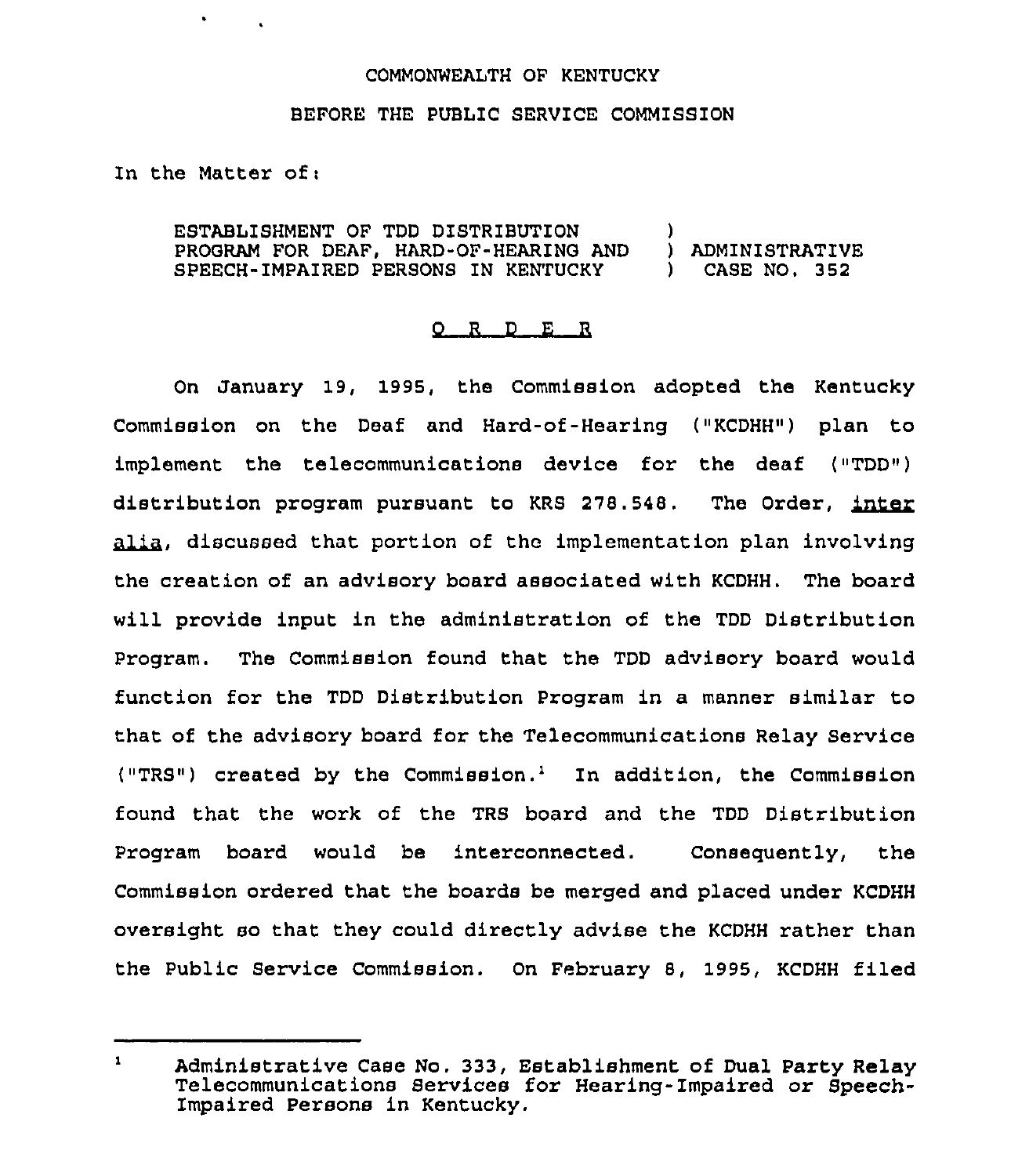for rehearing on the issues of the merger of the boards and their placement under the oversight of KCDHH.

**Service State** 

The TRS advisory board was created by the Commission to assist the Commission in monitoring the quality of service of the TRS program. The Board's purpose was to assist the Commission in the implementation and initial operational period of TRS in Kentucky.<sup>2</sup> The implementation and initial operations of TRS in Kentucky have long since concluded.

In its January 19, 1995 Order, the Commission sought to streamline the process of receiving comments from the deaf, hardof-hearing and speech-impaired community by mexging the TRS and TDD boards. The TRS advisory board members have never been reimbuxsed for their expenses and have always acted in their individual capacities. Should the KCDHH ob)ect to overseeing the TRS advisory board, the TRS advisory boaxd will be abolished. Its original purpose was to provide input for the early operational period of TRS in Kentucky, and it has done so effectively. Persons who wexe members of the TRS board may continue to apprise the Commission of their comments and suggestions for the TRS program. Of couxse, these members may, on their own initiative, continue meeting and providing group comments for the Public Service Commission's consideration.

The Commission, having considered the KCDHH's motion for rehearing and having been otherwise sufficiently advised, HEREBY

 $\overline{\mathbf{a}}$ Letter dated June 26, 1991 from Lee M. McCracken, then Executive Director, Public Service Commission, to Charles S.<br>Willis, Assistant Vice President, AT&T Communications, Inc.